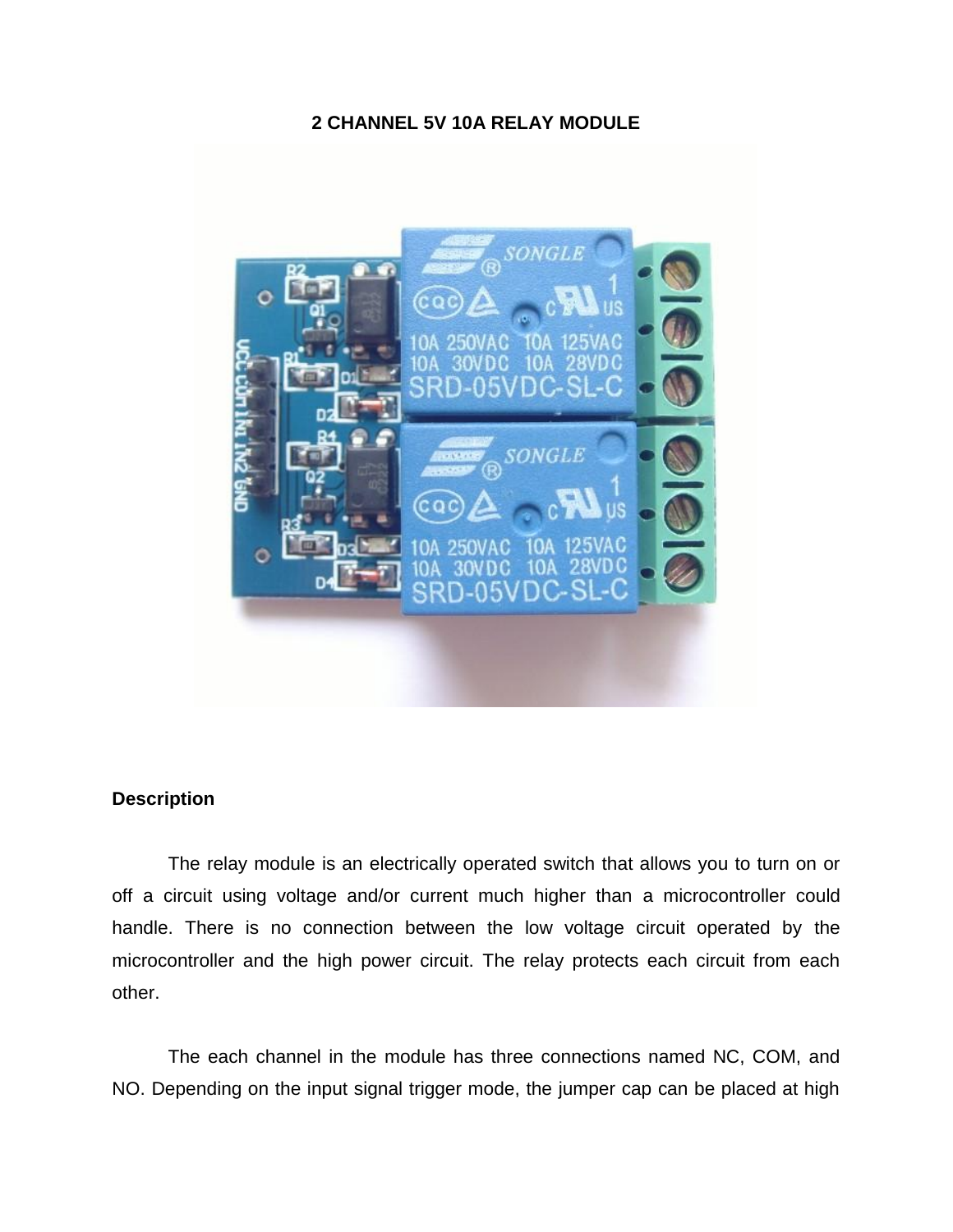level effective mode which 'closes' the normally open (NO) switch at high level input and at low level effective mode which operates the same but at low level input.

### **Specifications**

- On-board EL817 photoelectric coupler with photoelectric isolating antiinterference ability strong
- On-board 5V, 10A / 250VAC, 10A / 30VDC relays
- Relay long life can absorb 100000 times in a row
- Module can be directly and MCU I/O link, with the output signal indicator
- Module with diode current protection, short response time
- PCB Size: 45.8mm x 32.4mm

## **Pin Configuration**



- 1. VCC: 5V DC
- 2. COM: 5V DC
- 3. IN1: high/low output
- 4. IN2: high/low output
- 5. GND: ground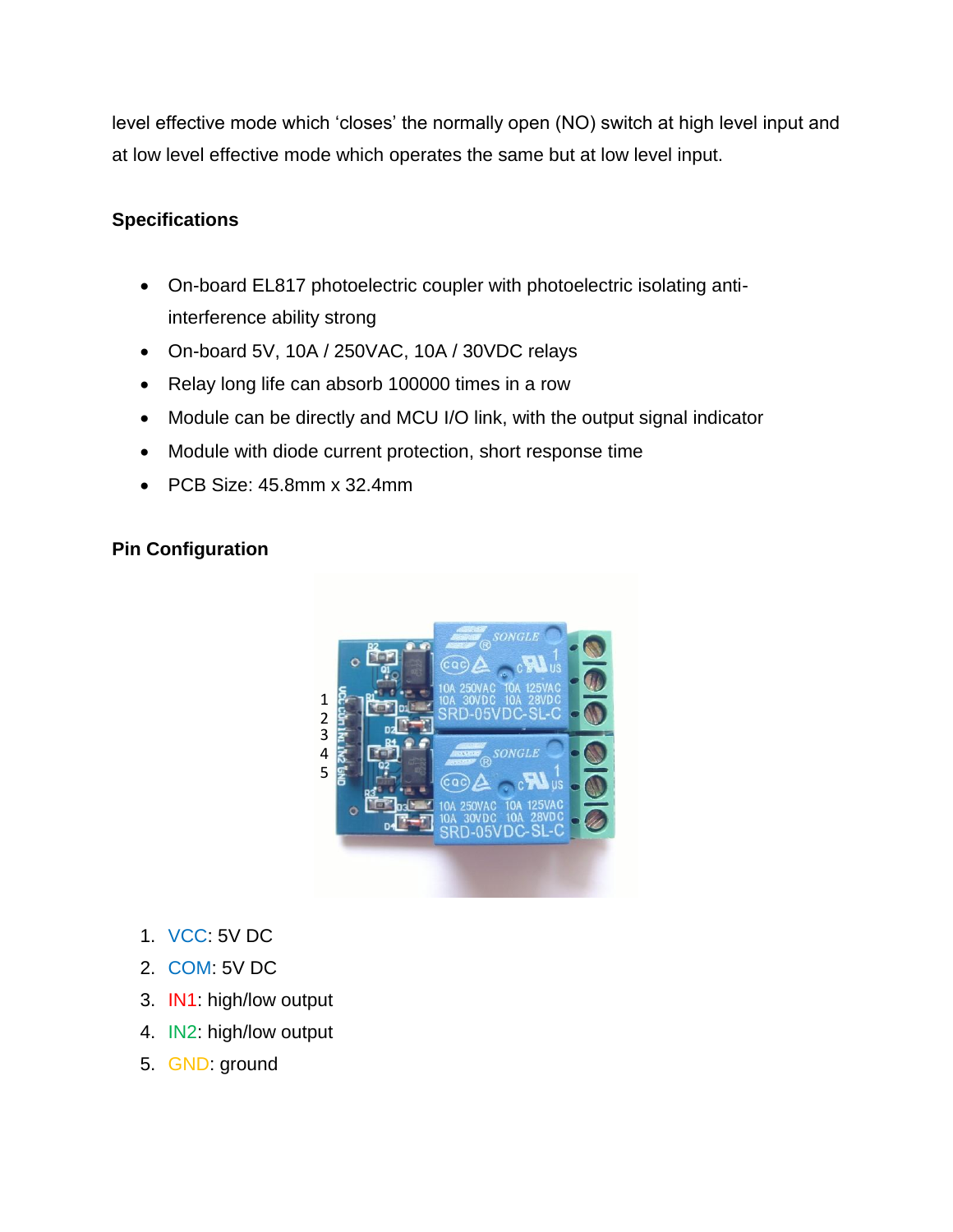# **Wiring Diagram**



## **Schematic Diagram**

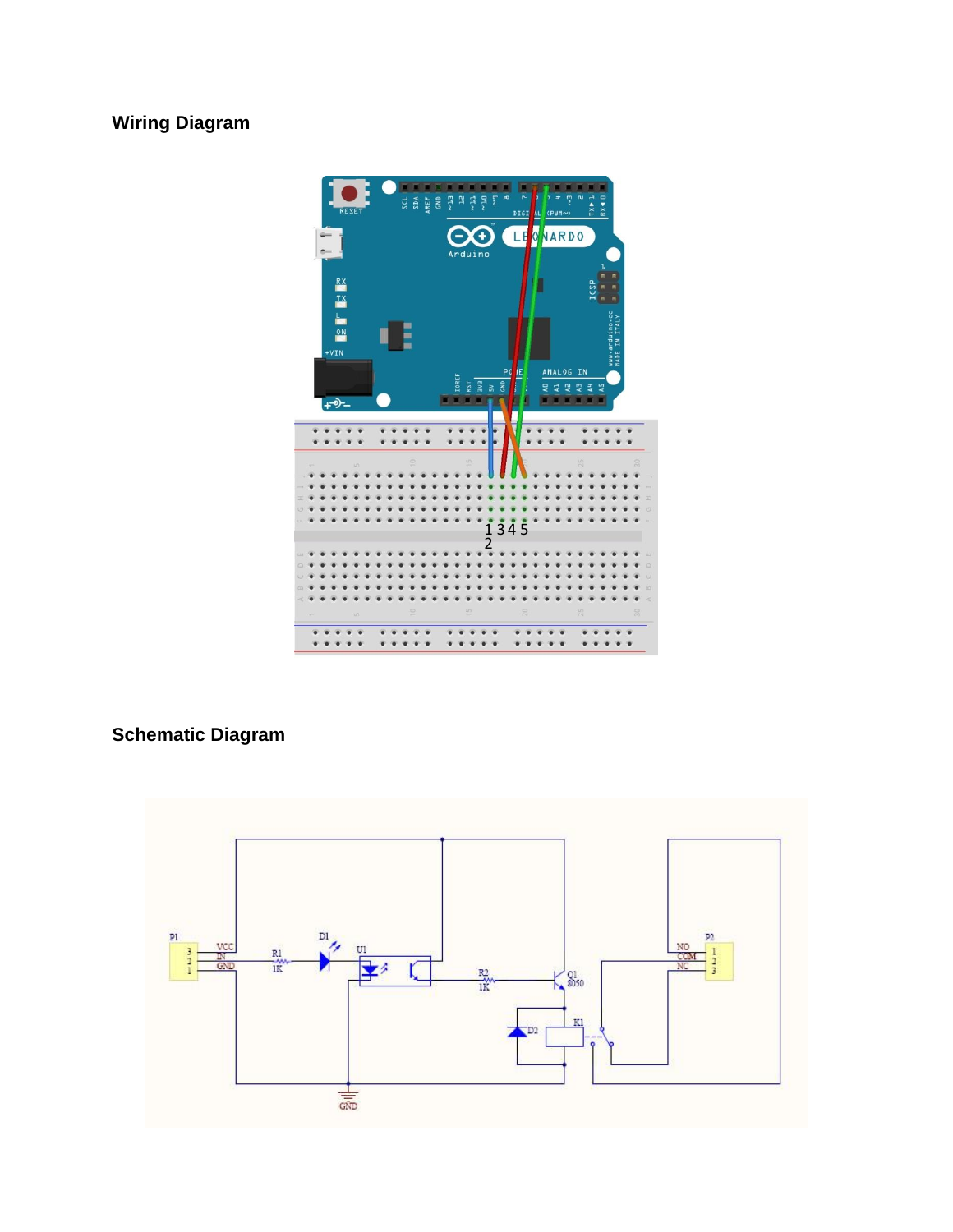#### **Sample Sketch**

```
void setup(){
  pinMode(5, OUTPUT);
   pinMode(6, OUTPUT);
}
void loop(){
   digitalWrite(5, LOW);
   digitalWrite(6, HIGH);
  de\bar{1}ay(4000);
   digitalWrite(5, HIGH);
   digitalWrite(6, LOW);
   delay(4000);
}
```
### **How to Test**

The components to be used are:

- Microcontroller (any compatible arduino)
- 2 channel 5V 10A relay module
- $-$  Pin connectors
- Breadboard
- USB cable
- 1. Connect the components based on the figure shown in the wiring diagram using pin connectors. VCC and COM pin is connected to the 5V power supply, GND pin is connected to the GND, IN1 and IN2 pins are connected to the digital I/O pin. Pin number will be based on the actual program code.
- 2. After hardware connection, insert the sample sketch into the Arduino IDE.
- 3. Using a USB cable, connect the ports from the microcontroller to the computer.
- 4. Upload the program.